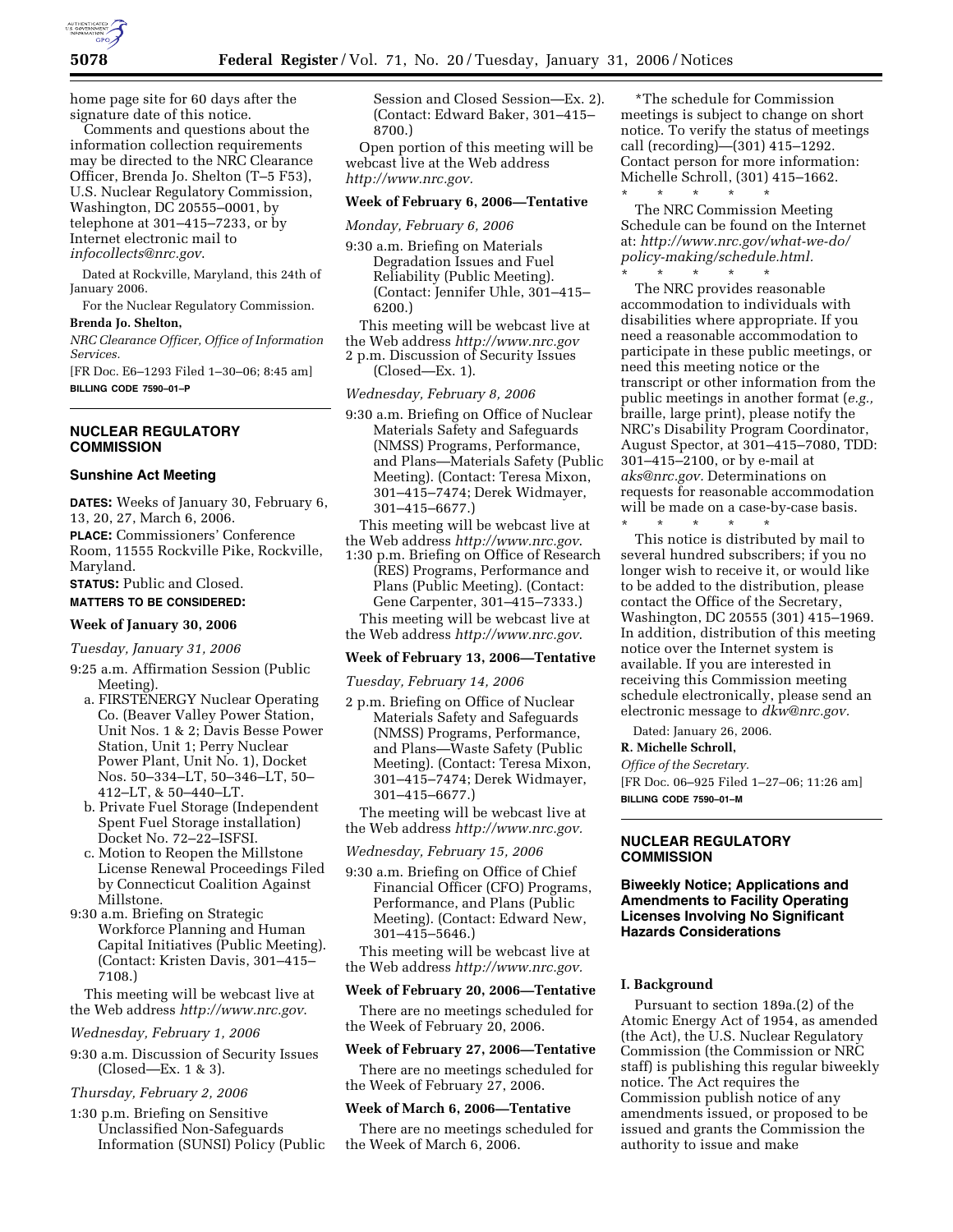immediately effective any amendment to an operating license upon a determination by the Commission that such amendment involves no significant hazards consideration, notwithstanding the pendency before the Commission of a request for a hearing from any person.

This biweekly notice includes all notices of amendments issued, or proposed to be issued from January 6, 2006 to January 19, 2006. The last biweekly notice was published on January 17, 2006 (71 FR 2586).

## *Notice of Consideration of Issuance of Amendments to Facility Operating Licenses, Proposed No Significant Hazards Consideration Determination, and Opportunity for a Hearing*

The Commission has made a proposed determination that the following amendment requests involve no significant hazards consideration. Under the Commission's regulations in 10 CFR 50.92, this means that operation of the facility in accordance with the proposed amendment would not (1) involve a significant increase in the probability or consequences of an accident previously evaluated; or (2) create the possibility of a new or different kind of accident from any accident previously evaluated; or (3) involve a significant reduction in a margin of safety. The basis for this proposed determination for each amendment request is shown below.

The Commission is seeking public comments on this proposed determination. Any comments received within 30 days after the date of publication of this notice will be considered in making any final determination. Within 60 days after the date of publication of this notice, the licensee may file a request for a hearing with respect to issuance of the amendment to the subject facility operating license and any person whose interest may be affected by this proceeding and who wishes to participate as a party in the proceeding must file a written request for a hearing and a petition for leave to intervene.

Normally, the Commission will not issue the amendment until the expiration of 60 days after the date of publication of this notice. The Commission may issue the license amendment before expiration of the 60 day period provided that its final determination is that the amendment involves no significant hazards consideration. In addition, the Commission may issue the amendment prior to the expiration of the 30-day comment period should circumstances change during the 30-day comment period such that failure to act in a

timely way would result, for example in derating or shutdown of the facility. Should the Commission take action prior to the expiration of either the comment period or the notice period, it will publish in the **Federal Register** a notice of issuance. Should the Commission make a final No Significant Hazards Consideration Determination, any hearing will take place after issuance. The Commission expects that the need to take this action will occur very infrequently.

Written comments may be submitted by mail to the Chief, Rules and Directives Branch, Division of Administrative Services, Office of Administration, U.S. Nuclear Regulatory Commission, Washington, DC 20555– 0001, and should cite the publication date and page number of this **Federal Register** notice. Written comments may also be delivered to Room 6D22, Two White Flint North, 11545 Rockville Pike, Rockville, Maryland, from 7:30 a.m. to 4:15 p.m. Federal workdays. Copies of written comments received may be examined at the Commission's Public Document Room (PDR), located at One White Flint North, Public File Area 01F21, 11555 Rockville Pike (first floor), Rockville, Maryland. The filing of requests for a hearing and petitions for leave to intervene is discussed below.

Within 60 days after the date of publication of this notice, the licensee may file a request for a hearing with respect to issuance of the amendment to the subject facility operating license and any person whose interest may be affected by this proceeding and who wishes to participate as a party in the proceeding must file a written request for a hearing and a petition for leave to intervene. Requests for a hearing and a petition for leave to intervene shall be filed in accordance with the Commission's ''Rules of Practice for Domestic Licensing Proceedings'' in 10 CFR part 2. Interested persons should consult a current copy of 10 CFR 2.309, which is available at the Commission's PDR, located at One White Flint North, Public File Area 01F21, 11555 Rockville Pike (first floor), Rockville, Maryland. Publicly available records will be accessible from the Agencywide Documents Access and Management System's (ADAMS) Public Electronic Reading Room on the Internet at the NRC Web site, *http://www.nrc.gov/ reading-rm/doc-collections/cfr/.* If a request for a hearing or petition for leave to intervene is filed within 60 days, the Commission or a presiding officer designated by the Commission or by the Chief Administrative Judge of the Atomic Safety and Licensing Board Panel, will rule on the request and/or

petition; and the Secretary or the Chief Administrative Judge of the Atomic Safety and Licensing Board will issue a notice of a hearing or an appropriate order.

As required by 10 CFR 2.309, a petition for leave to intervene shall set forth with particularity the interest of the petitioner in the proceeding, and how that interest may be affected by the results of the proceeding. The petition should specifically explain the reasons why intervention should be permitted with particular reference to the following general requirements: (1) The name, address, and telephone number of the requestor or petitioner; (2) the nature of the requestor's/petitioner's right under the Act to be made a party to the proceeding; (3) the nature and extent of the requestor's/petitioner's property, financial, or other interest in the proceeding; and (4) the possible effect of any decision or order which may be entered in the proceeding on the requestor's/petitioner's interest. The petition must also set forth the specific contentions which the petitioner/ requestor seeks to have litigated at the proceeding.

Each contention must consist of a specific statement of the issue of law or fact to be raised or controverted. In addition, the petitioner/requestor shall provide a brief explanation of the bases for the contention and a concise statement of the alleged facts or expert opinion which support the contention and on which the petitioner/requestor intends to rely in proving the contention at the hearing. The petitioner/requestor must also provide references to those specific sources and documents of which the petitioner is aware and on which the petitioner/requestor intends to rely to establish those facts or expert opinion. The petition must include sufficient information to show that a genuine dispute exists with the applicant on a material issue of law or fact. Contentions shall be limited to matters within the scope of the amendment under consideration. The contention must be one which, if proven, would entitle the petitioner/ requestor to relief. A petitioner/ requestor who fails to satisfy these requirements with respect to at least one contention will not be permitted to participate as a party.

Those permitted to intervene become parties to the proceeding, subject to any limitations in the order granting leave to intervene, and have the opportunity to participate fully in the conduct of the hearing.

If a hearing is requested, and the Commission has not made a final determination on the issue of no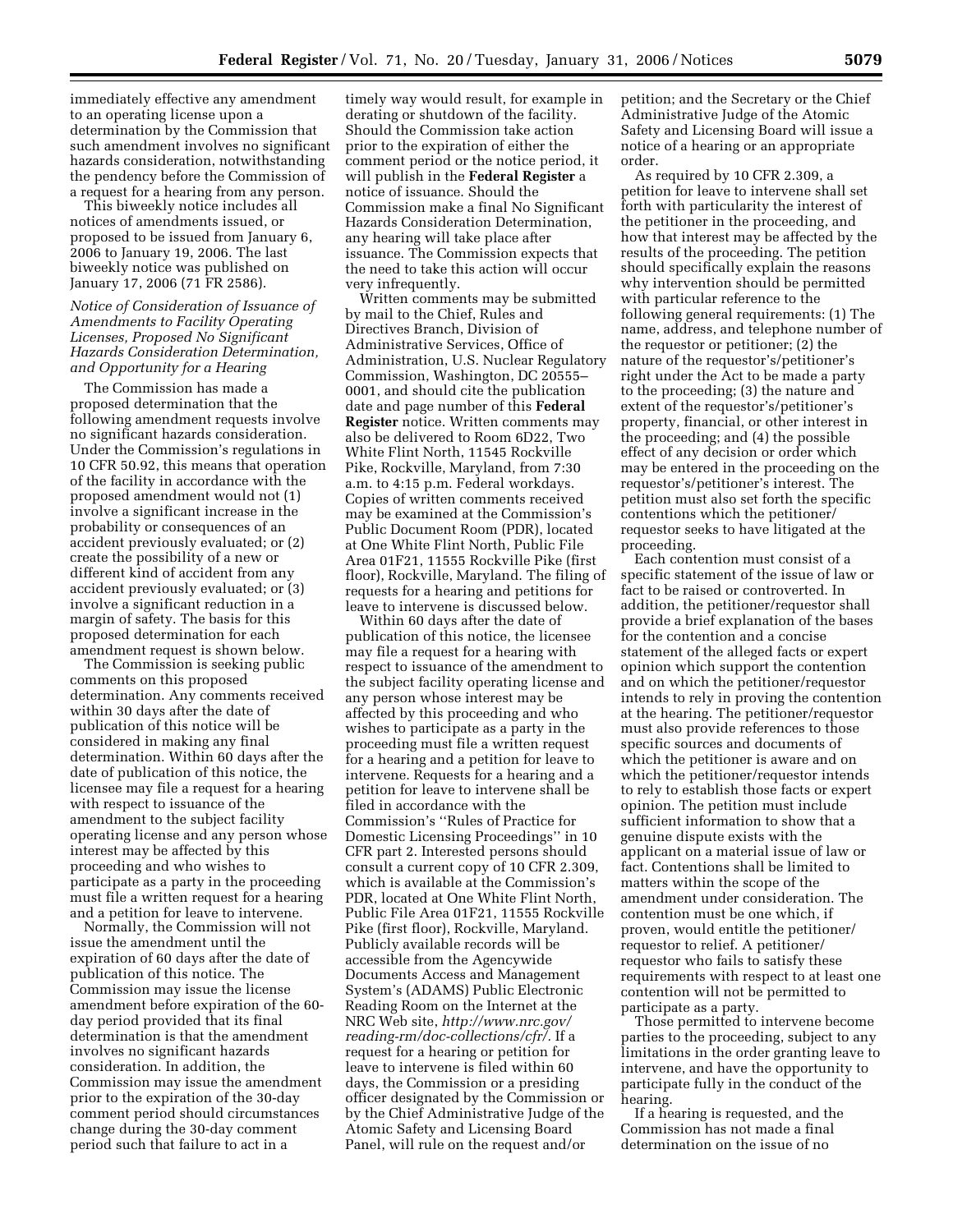significant hazards consideration, the Commission will make a final determination on the issue of no significant hazards consideration. The final determination will serve to decide when the hearing is held. If the final determination is that the amendment request involves no significant hazards consideration, the Commission may issue the amendment and make it immediately effective, notwithstanding the request for a hearing. Any hearing held would take place after issuance of the amendment. If the final determination is that the amendment request involves a significant hazards consideration, any hearing held would take place before the issuance of any amendment.

A request for a hearing or a petition for leave to intervene must be filed by: (1) First class mail addressed to the Office of the Secretary of the Commission, U.S. Nuclear Regulatory Commission, Washington, DC 20555– 0001, Attention: Rulemaking and Adjudications Staff; (2) courier, express mail, and expedited delivery services: Office of the Secretary, Sixteenth Floor, One White Flint North, 11555 Rockville Pike, Rockville, Maryland 20852, Attention: Rulemaking and Adjudications Staff; (3) E-mail addressed to the Office of the Secretary, U.S. Nuclear Regulatory Commission, *HearingDocket@nrc.gov*; or (4) facsimile transmission addressed to the Office of the Secretary, U.S. Nuclear Regulatory Commission, Washington, DC, Attention: Rulemakings and Adjudications Staff at (301) 415–1101, verification number is (301) 415–1966. A copy of the request for hearing and petition for leave to intervene should also be sent to the Office of the General Counsel, U.S. Nuclear Regulatory Commission, Washington, DC 20555– 0001, and it is requested that copies be transmitted either by means of facsimile transmission to (301) 415–3725 or by email to *OGCMailCenter@nrc.gov*. A copy of the request for hearing and petition for leave to intervene should also be sent to the attorney for the licensee.

Nontimely requests and/or petitions and contentions will not be entertained absent a determination by the Commission or the presiding officer of the Atomic Safety and Licensing Board that the petition, request and/or the contentions should be granted based on a balancing of the factors specified in 10 CFR  $2.309(a)(1)(i)$ –(viii).

For further details with respect to this action, see the application for amendment which is available for public inspection at the Commission's PDR, located at One White Flint North, Public File Area 01F21, 11555 Rockville

Pike (first floor), Rockville, Maryland. Publicly available records will be accessible from the ADAMS Public Electronic Reading Room on the Internet at the NRC Web site, *http:// www.nrc.gov/reading-rm/adams.html*. If you do not have access to ADAMS or if there are problems in accessing the documents located in ADAMS, contact the PDR Reference staff at 1 (800) 397– 4209, (301) 415–4737 or by e-mail to *pdr@nrc.gov.* 

*Arizona Public Service Company, et al., Docket Nos. STN 50–528, STN 50–529, and STN 50–530, Palo Verde Nuclear Generating Station, Units 1, 2, and 3, Maricopa County, Arizona* 

*Date of amendments request:*  December 23, 2005.

*Description of amendments request:*  The amendments would increase the emergency diesel generator (EDG) allowed out of service time (AOT) from 72 hours to 10 days, allow EDG starting air receiver pressure to momentarily drop below limits during successful starting of an EDG, and remove from the Technical Specifications the statement that the two groups of pressurizer heaters are capable of being powered from an emergency power supply.

*Basis for proposed no significant hazards consideration determination:*  As required by 10 CFR 50.91(a), the licensee has provided its analysis of the issue of no significant hazards consideration, which is presented below:

1. Does the proposed change involve a significant increase in the probability or consequences of an accident previously evaluated?

*Response:* No.

The proposed Technical Specification (TS) change to increase the emergency diesel generator (EDG) allowed out of service time (AOT) from 72 hours to 10 days will not cause an accident to occur and will not result in any change in the operation of the associated accident mitigation equipment. The EDGs are not accident initiators. The EDGs are designed to mitigate the consequences of previously evaluated accidents including a loss of offsite power. Extending the AOT for a single EDG would not affect the previously evaluated accidents since the remaining EDG supporting the redundant Engineered Safety Features (ESF) systems would continue to be available to perform the accident mitigation functions. The duration of this TS AOT considers that there is a minimal possibility that an accident will occur while a component is removed from service. A risk informed assessment was performed which concluded that the increase in plant risk is small and consistent with the guidance contained in Regulatory Guide 1.177, ''An Approach for Plant-Specific, Risk-Informed Decisionmaking: Technical Specifications.'' The design basis accidents will remain the

same postulated events described in the PVNGS [Palo Verde Nuclear Generating Station] Updated Final Safety Analysis Report (UFSAR). In addition, extending the EDG AOT will not impact the consequences of an accident previously evaluated. The consequences of previously evaluated accidents will remain the same during the proposed 10 day AOT as during the current 72 hour AOT. The ability of the remaining TS-required EDG to mitigate the consequences of an accident will not be affected since no additional failures are postulated while equipment is inoperable within the TS AOT. The remaining EDG is sufficient to mitigate the consequences of any design basis accident.

The proposed addition of a note to Condition F of TS 3.8.3, would allow EDG starting air receiver pressure to momentarily drop below limits during successful starting of an EDG. The EDG air starting system will not be operated or be configured any differently than that which it is currently required and designed for. This proposed change will only add a note for clarification to Condition F of TS 3.8.3. This note describes entering this Condition is not necessary when the EDG starts normally and is operating per required procedures. Momentary transients outside the air receiver pressure range do not invalidate the successful start and running of the EDG. A successful start of the EDG indicates the starting air system has performed its required safety function. This proposed change will not increase the probability or consequence of an accident previously evaluated.

The proposed TS change associated with the requirements for the pressurizer heaters to be supplied by emergency power will not result in any change in plant design. These components will continue to be powered from Class 1E power sources as described in the proposed TS Bases change associated with this change. As a result, the operation and reliability of the pressurizer heaters will not be affected by the proposed description change. In addition, operation of the pressurizer heaters is not assumed to mitigate any design basis accident. The proposed changes will not cause an accident to occur and will not result in a change in the operation of any accident mitigation equipment. The design basis accidents remain the same postulated events described in the PVNGS UFSAR.

Therefore, the proposed changes do not involve a significant increase in the probability or consequences of an accident previously evaluated.

2. Does the proposed change create the possibility of a new or different [kind of] accident from any accident previously evaluated?

*Response:* No.

The proposed changes do not involve a change in the design, configuration, or method of operation of the plant that could create the possibility of a new or different [kind of] accident. Equipment will be operated in the same configuration and manner that is currently allowed and designed for. The proposed changes do not introduce any new failure modes. This license amendment request does not impact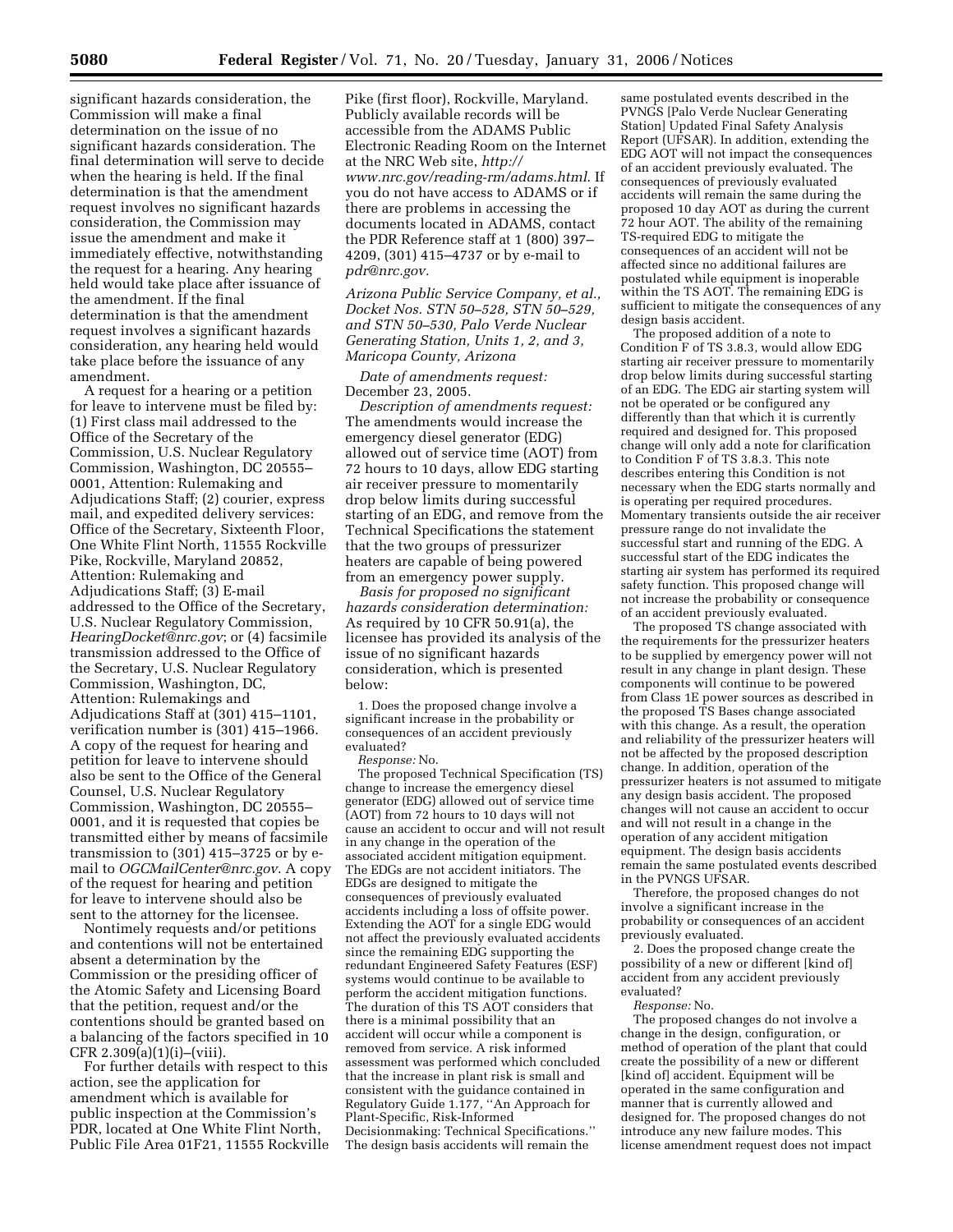any plant systems that are accident initiators or adversely impact any accident mitigating systems.

Therefore, the proposed changes do not create the possibility of a new or different [kind of] accident from any accident previously evaluated.

3. Does the proposed change involve a significant reduction in a margin of safety? *Response:* No.

The EDG reliability and availability are monitored and evaluated, in accordance with 10 CFR 50.65 (Maintenance Rule) performance criteria, to assure EDG out of service times do not degrade operational safety over time. Extension of the EDG AOT will not erode the reduction in severe accident risk that was achieved with implementation of the Station Blackout (SBO) rule (10 CFR 50.63) or affect any safety analyses assumptions or inputs. The SBO coping analysis is unaffected by the AOT extension since the EDGs are not assumed to be available during the coping period. The assumptions used in the coping analysis regarding EDG reliability are unaffected since preventive maintenance and testing will continue to be performed to maintain the reliability assumptions.

Accident mitigation functions will be maintained by the other TS-required EDG availability to supply power to the safety related Class 1E electrical loads. The availability of the TS-required offsite power, combined with the availability of the PVNGS SBO Gas Turbine Generators (GTGs) and the use of the Configuration Risk Management Program required by 10 CFR 50.65(a)(4), provide adequate compensation for the small incremental increase in plant risk of the proposed EDG AOT extension. This small increase in plant risk while operating is offset by a reduction in shutdown risk resulting from the increased availability and reliability of the EDGs during refueling outages, and avoiding transition risk incurred during unplanned plant shutdowns. In addition, the calculated risk measures associated with the proposed AOT are below the acceptance criteria defined in Regulatory Guide 1.177.

The proposed change to add a note to Condition F of TS 3.8.3 does not involve changes to setpoints or limits established or assumed by the accident analyses. This note only applies to those occasions when after a successful start of an EDG has occurred and the starting air receiver pressure has momentarily dropped below its limit. This change allows for not declaring the EDG inoperable solely due to this momentary drop in pressure during a successful start of the EDG. No safety margin will be impacted by this change.

The proposed TS change associated with the wording description of LCO [Limiting Condition of Operation] 3.4.9, ''Pressurizer,'' for the requirement of the pressurizer heaters to be supplied by emergency power does not adversely affect equipment design or operation, and there are no changes being made to the TS-required safety limits or system settings that would adversely affect plant safety. The emergency power requirements for the pressurizer heaters, which came from the Three Mile Island (TMI) action item requirement II.E.3.1,

''Emergency Power Requirements for Pressurizer Heater," of NUREG-0737, ''Clarification of TMI Action Plan Requirements,'' will continue to be met. The pressurizer heaters used to satisfy the NUREG–0737 and LCO 3.4.9 requirements are, by design, permanently connected to Class 1E power supplies as described in the PVNGS Updated Final Safety Analyses Report, Section 18.II.E.3.1.

Therefore, the proposed changes do not involve a significant reduction in a margin of safety.

The NRC staff has reviewed the licensee's analysis and, based on that review, it appears that the three standards of 10 CFR 50.92(c) are satisfied. Therefore, the NRC staff proposes to determine that the request for amendments involves no significant hazards consideration.

*Attorney for licensee:* Kenneth C. Manne, Senior Attorney, Arizona Public Service Company, P.O. Box 52034, Mail Station 7636, Phoenix, Arizona 85072– 2034.

*NRC Branch Chief:* David Terao.

*FirstEnergy Nuclear Operating Company, et al., Docket No. 50–440, Perry Nuclear Power Plant, Unit 1, Lake County, Ohio* 

*Date of amendment request:*  November 15, 2005.

*Description of amendment request:*  The proposed change modifies the technical specifications (TS) to clarify the wording of emergency closed cooling water (ECCW) Surveillance Requirement (SR) 3.7.10.2. The current wording in SR 3.7.10.2 requires that automatic valves on the ECCW system actuate on an actuation signal. However, the TS Bases for the SR identify more than just valves tested to include the automatic start capability of the ECCW pump in each subsystem. Therefore, the wording of this SR would be modified to clarify that its purpose is to verify actuation of the entire subsystem on an actual or simulated signal, rather than just verify valve actuation.

*Basis for proposed no significant hazards consideration determination:*  As required by 10 CFR 50.91(a), the licensee has provided its analysis of the issue of no significant hazards consideration which is presented below:

1. The proposed change does not involve a significant increase in the probability or consequences of an accident previously evaluated.

There are no physical modifications being made to any plant system or component. The only change is to a Surveillance Requirement within the Technical Specifications, in order to improve understanding and avoid misinterpretation of the requirements. The original intent of ECCW SR 3.7.10.2 is maintained by the change being proposed.

The revised Technical Specification requirements do not impact initiators of previously evaluated accidents or transients.

The specification being revised is associated with a system used to mitigate the consequences of accidents. The change to the wording of ECCW SR 3.7.10.2 does not impact the capability of the associated system to perform its required function. The reworded ECCW SR more clearly requires that the system[']s total actuation capability be maintained.

The change does not affect how plant systems are controlled or operated or tested. The change continues to provide confirmation of the capability of plant components to respond as required to mitigate the consequences of events. Therefore, the proposed change does not involve a significant increase in the probability or consequences of an accident previously evaluated.

2. The proposed change does not create the possibility of a new or different kind of accident from any accident previously evaluated.

There are no physical modifications being made to any plant system or component, and the proposed change introduces no new method of operation of the plant, or its systems or components. Therefore, the proposed change does not create the possibility of a new or different kind of accident from any accident previously evaluated.

3. The proposed change does not involve a significant reduction in a margin of safety.

The change to the ECCW SR continues to ensure the ECCW subsystems are tested on the same periodicity to verify their capability to respond to actuation signals from the Emergency Core Cooling System (ECCS) Instrumentation Functions of Low Water Level and High Drywell Pressure. Therefore, the necessary function of the Technical Specification requirements is maintained, and the proposed change does not involve a significant reduction in a margin of safety.

The NRC staff has reviewed the licensee's analysis and, based on this review, it appears that the three standards of 10 CFR 50.92(c) are satisfied. Therefore, the NRC staff proposes to determine that the amendment request involves no significant hazards consideration.

*Attorney for licensee:* David W. Jenkins, Attorney, FirstEnergy Corporation, Mail Stop A–GHE–107, 76 South Main Street, Akron, OH 44308.

*NRC Branch Chief:* Mindy Landau, Acting.

*Nuclear Management Company, LLC, Docket Nos. 50–282 and 50–306, Prairie Island Nuclear Generating Plant, Units 1 and 2, Goodhue County, Minnesota* 

*Date of amendment request:*  December 13, 2005.

*Description of amendment request:*  The proposed amendments would revise technical specification (TS) requirements for surveillance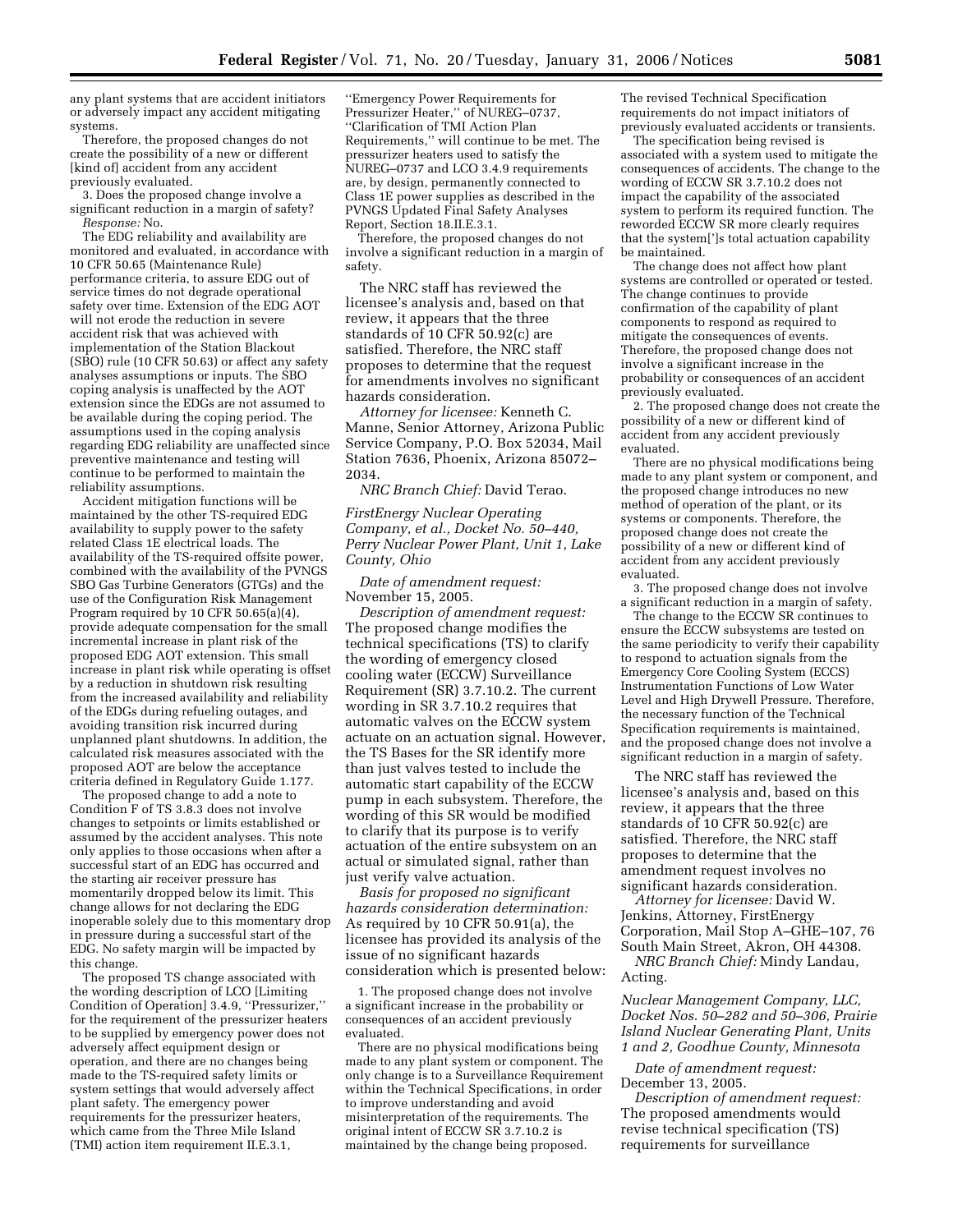requirements for containment integrated leakage rate testing in TS 5.5.14.a to allow a one-time extension of the interval between reactor containment vessel integrated leakage rate tests (ILRTs) from 10 to 15 years.

*Basis for proposed no significant hazards consideration determination:*  As required by 10 CFR 50.91(a), the licensee has provided its analysis of the issue of no significant hazards consideration, which is presented below:

1. Do the proposed changes involve a significant increase in the probability or consequences of an accident previously evaluated?

*Response:* No.

This license amendment proposes to revise the Technical Specifications to allow for the one time extension of the containment integrated leakage rate test interval from 10 to 15 years. The containment vessel function is purely mitigative. There are no design basis accidents initiated by a failure of the containment leakage mitigation function. The extension of the containment integrated leakage rate test interval will not create any adverse interactions with other systems that could result in initiation of a design basis accident. Therefore, the probability of occurrence of an accident previously evaluated is not significantly increased.

The potential consequences of the proposed change have been quantified by analyzing the changes in risk that would result from extending the containment integrated leakage rate test interval from 10 to 15 years. The increase in risk in terms of person-rem per year within 50 miles resulting from design basis accidents was estimated to be of a magnitude that NUREG– 1493, ''Performance-Based Containment Leak-Test Program'', indicates is imperceptible. The Nuclear Management Company has also analyzed the increase in risk in terms of the frequency of large early releases from accidents. The increase in the large early release frequency resulting from the proposed extension was determined to be within the guidelines published in Regulatory Guide 1.174, ''An Approach for Using Probabilistic Risk Assessment in Risk-Informed Decisions on Plant-Specific Changes to the Current Licensing Basis''. Additionally, the proposed change maintains defense-in-depth by preserving a reasonable balance among prevention of core damage, prevention of containment failure, and consequence mitigation. The Nuclear Management Company has determined that the increase in conditional containment failure probability from reducing the containment integrated leakage rate test frequency from 1 test per 10 years to 1 test per 15 years would be small.

Continued containment integrity is also assured by the history of successful containment integrated leakage rate tests, and the established programs for local leakage rate testing and in-service inspections which are unaffected by the proposed change. Therefore, the probability of occurrence or the consequences of an accident previously analyzed are not significantly increased.

2. Do the proposed changes create the possibility of a new or different kind of accident from any accident previously evaluated?

*Response:* No.

The proposed change to extend the containment integrated leakage rate test interval from 10 to 15 years does not create any new or different accident initiators or precursors. The length of the containment integrated leakage rate test interval does not affect the manner in which any accident begins. The proposed change does not create any new failure modes for the containment and does not affect the interaction between the containment and any other system. Thus, the proposed changes do not create the possibility of a new or different kind of accident from any previously evaluated.

3. Do the proposed changes involve a significant reduction in a margin of safety? *Response:* No.

The risk-based margins of safety associated with the containment integrated leakage rate test are those associated with the estimated person-rem per year, the large early release frequency, and the conditional containment failure probability. The Nuclear Management Company has quantified the potential effect of the proposed change on these parameters and determined that the effect is not significant. The non-risk-based margins of safety associated with the containment integrated leakage rate test are those involved with its structural integrity and leak tightness. The proposed change to extend the containment integrated leakage rate test interval from 10 to 15 years does not adversely affect either of these attributes. The proposed change only affects the frequency at which these attributes are verified. Therefore, the proposed change does not involve a significant reduction in margin of safety.

The NRC staff has reviewed the licensee's analysis and, based on this review, it appears that the three standards of 10 CFR 50.92(c) are satisfied. Therefore, the NRC staff proposes to determine that the amendment requests involve no significant hazards consideration.

*Attorney for licensee:* Jonathan Rogoff, Esquire, Vice President, Counsel & Secretary, Nuclear Management Company, LLC, 700 First Street, Hudson, WI 54016.

*NRC Acting Branch Chief:* Timothy Kobetz.

*PPL Susquehanna, LLC, Docket Nos. 50– 387 and 50–388, Susquehanna Steam Electric Station, Units 1 and 2 (SSES 1 and 2), Luzerne County, Pennsylvania* 

*Date of amendment request:*  November 18, 2005.

*Description of amendment request:*  The proposed amendment would change the SSES 1 and 2 Technical Specifications (TSs) to implement the Average Power Range Monitor/Rod Block Monitor/Technical Specifications/Maximum Extended Load Line Limit Analysis (ARTS/

MELLLA). Specifically, the average power range monitor (APRM) flowbiased scram and rod block trip setpoints would be revised to permit operation in the MELLLA region. The current flow-biased rod block monitor (RBM) would also be replaced by a power dependent RBM implemented through the referenced proposed upgrade to a digital power range neutron monitor system (PRNMS). The change from the flow-biased RBM to the power-dependent RBM would also require new trip setpoints. In addition, the flow-biased APRM scram and rod block trip setdown requirement would be replaced by more direct power and flow-dependent thermal limits to reduce the need for APRM gain adjustments, and to allow more direct thermal limits administration during operation other than rated conditions. Finally, the proposed amendment would change the methods used to evaluate the annulus pressurization (AP), mass blowdown, and early release resulting from the postulated recirculation suction line break (RSLB).

*Basis for proposed no significant hazards consideration determination:*  As required by 10 CFR 50.91(a), the licensee has provided its analysis of the issue of no significant hazards consideration, which is presented below:

1. Do the proposed changes involve a significant increase in the probability or consequences of an accident previously evaluated?

*Response:* No.

*Proposed Change No. 1:* The proposed change eliminates the Average Power Range Monitor (APRM) flow-biased scram and rod block trip setpoint setdown requirements and substitutes power and flow dependent adjustments to the Minimum Critical Power Ratio (MCPR) and Linear Heat Generation Rate (LHGR) thermal limits. Thermal limits will be determined using NRC approved analytical methods. The proposed change will have no effect upon any accident initiating mechanism. The power and flow dependent adjustments will ensure that the MCPR safety limit will not be violated as a result of any Anticipated Operational Occurrence (AOO), and that the fuel thermal and mechanical design bases will be maintained. Therefore, the proposed change will not involve a significant increase in the probability or consequences of an accident previously evaluated.

*Proposed Change No. 2:* The proposed change expands the power and flow operating domain by relaxing the restrictions imposed by the formulation of the APRM flow-biased scram and rod block trip setpoints and the replacement of the current flow-biased RBM with a new power dependent RBM, which will be implemented using a digital Power Range Neutron Monitoring System (PRNMS). The APRM and RBM are not involved in the initiation of any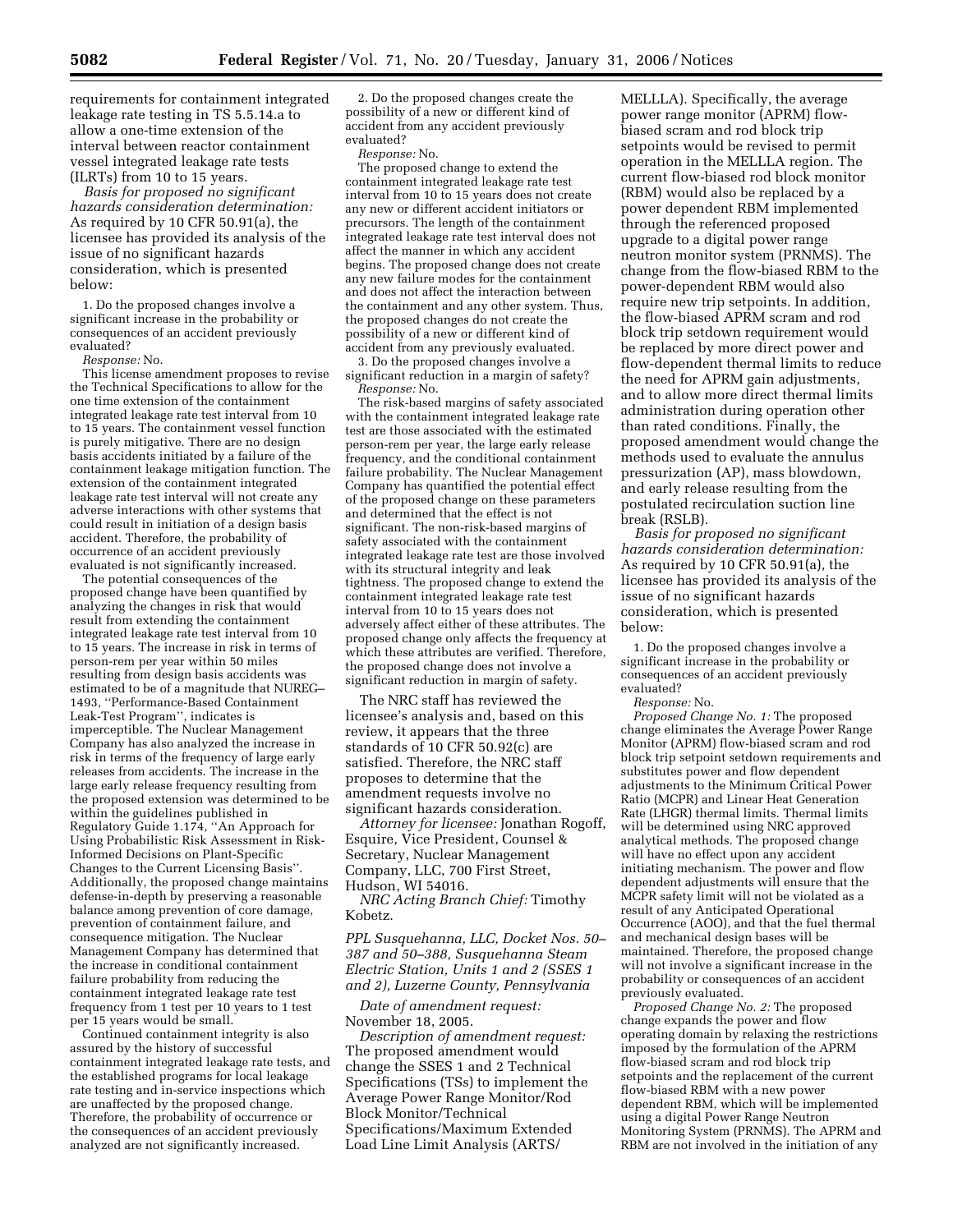accident; and the APRM flow-biased scram and rod block functions are not credited in any PPL safety licensing analyses.

The analysis of the instrument line break event resulted in an insignificant change in the radiological consequences. The change for the instrument line break was an insignificant increase of 0.1 Rem.

Since the proposed changes will not affect any accident initiator, or introduce and initial conditions that would result in NRC approved criteria being exceeded, and since the APRM and RBM will remain capable of performing their design functions, the proposed change will not involve a significant increase in the probability or consequences of an accident previously evaluated.

*Proposed Change No. 3:* The methods used to evaluate Annulus Pressurization (AP) and mass blowdown and energy releases resulting from the postulated Recirculation Suction Line Break (RSLB) at the MELLLA conditions are changed to use more realistic, but still conservative, methods of analysis to determine an AP mass and energy release profile for AP loads resulting from the postulated RSLB. The releases resulting from the RSLB at off-rated conditions have been demonstrated to be bounded by the current design basis loads. Since the proposed changes do not affect any accident initiator and since the RSLB AP releases remain bounded by the current design basis, the proposed changes do not involve a significant increase in the probability or radiological consequences of an accident previously evaluated. Therefore the proposed changes do not involve a significant increase in the probability or consequences of any accident previously evaluated.

2. Do the proposed changes create the possibility of a new or different kind of accident from any accident previously evaluated?

*Response:* No.

*Proposed Change No. 1:* The proposed change eliminates the Average Power Range Monitor (APRM) flow-biased scram and rod block setpoint setdown requirements and substitutes power and flow dependent adjustments to the Minimum Critical Power Ratio (MCPR) and Linear Heat Generation Rate (LHGR) thermal limits. Because the thermal limits will continue to be met, no analyzed transient event will escalate into a new or different type of accident due to the initial starting conditions permitted by the adjusted thermal limits. Therefore, the proposed change will not create the possibility of a new or different kind of accident previously evaluated.

*Proposed Change No. 2:* The proposed change expands the power and flow operating domain by relaxing the restrictions imposed by the formulation of the APRM flow-biased scram and rod block trip setpoints and the replacement of the current flow-biased RBM with a new power dependent RBM, which will be implemented using a digital Power Range Neutron Monitoring System (PRNMS). Changing the formulation for the APRM flow-biased scram and rod block trip setpoints and from a flowbiased RBM to a power dependent RBM does not change their respective functions and

manner of operation. The change does not introduce a sequence of events or introduce a new failure mode that would create a new or different type of accident. The APRM flow-biased rod block trip setpoint will continue to block control rod withdrawal when core power significantly exceeds normal limits and approaches the scram level. The APRM flow-biased scram trip setpoint will continue to initiate a scram if the increasing power/flow condition continue beyond the APRM flow-biased rod block setpoint. The power dependent RBM will prevent rod withdrawal when the power dependent RBM rod block setpoint is reached. No new failure mechanisms, malfunctions, or accident initiators are being introduced by the proposed changes. In addition, operating within the expanded power flow map will not require any systems, structures or components to function differently than previously evaluated and will not create initial conditions that would result in a new or different kind of accident from any accident previously evaluated.

*Proposed Change No. 3:* The methods used to evaluate Annulus Pressurization (AP) and mass blowdown and energy releases resulting from the postulated Recirculation Suction Line Break (RSLB) at the MELLLA conditions are changed to use more realistic, but still conservative, methods of analysis to determine an AP mass and energy release profile for AP loads resulting from the postulated RSLB. The proposed changes to the methods of analysis to determine AP mass and energy releases resulting from the postulated RSLB do not change the design function or operation of any plant equipment. No new failure mechanisms, malfunctions, or accident initiators are being introduced by the proposed changes. Therefore, the proposed changes do not create the possibility of a new or different kind of accident from any accident previously evaluated.

3. Do the proposed changes involve a significant reduction in a margin of safety? *Response:* No.

*Proposed Change No. 1:* The proposed change eliminates the Average Power Range Monitor (APRM) flow-biased scram and rod block setpoint setdown requirements and substitutes power and flow dependent adjustments to the Minimum Critical Power Ratio (MCPR) and Linear Heat Generation Rate (LHGR) thermal limits. Replacement of the APRM setpoint setdown requirement with power and flow dependent adjustments to the MPR and LHGR thermal limits will ensure that margins to the fuel cladding Safety Limit are preserved during operation at other than rated conditions. Thermal limits will be determined using NRC approved analytical methods. The power and flow dependent adjustments will ensure that the MPR safety limit will not be violated as a result of any Anticipated Operational Occurrence (AOO), and that the fuel thermal and mechanical design bases will be maintained. The 10 CFR 50.46 acceptance criteria for the performance of the Emergency Core Cooling System (ECCS) following postulated Loss-Of-Coolant Accidents (LOCAs) will continue to be met. Therefore,

the proposed change will not involve a significant reduction in a margin of safety.

*Proposed Change No. 2:* The proposed change expands the power and flow operating domain by relaxing the restrictions imposed by the formulation of the APRM flow-biased scram and rod block trip setpoints and the replacement of the current flow-biased RBM with a new power dependent RBM, which will be implemented using a digital Power Range Neutron Monitoring System (PRNMS). The APRM flow-biased rod block trip setpoint will continue to block control rod withdrawal when core power significantly exceeds normal limits and approaches the scram level. The APRM flow-biased scram trip setpoint will continue to initiate a scram if the increasing power/flow condition continues beyond the APRM flow-biased rod block setpoint. The RBM will continue to prevent rod withdrawal when the power dependent RBM rod block setpoint is reached. The MPR and LHGR thermal limits will be developed to ensure that fuel thermal mechanical design bases shall remain within the licensing limits during a rod withdrawal error event and to ensure that the MPR safety limit will not be violated as a result of a rod withdrawal error event. Operation in the expanded operating domain will not alter the manner in which safety limits, limiting safety system settings, or limiting conditions for operation are determined. Anticipated operational occurrences and postulated accident within the expanded operating domain will be evaluated using NRC approved methods. Therefore, the proposed change will not involve a significant reduction in the margin of safety.

*Proposed Change No. 3:* The methods used to evaluate Annulus Pressurization (AP) and mass blowdown and energy releases resulting from the postulated Recirculation Suction Line Break (RSLB) at the MELLLA conditions are changed to use more realistic, but still conservative, methods of analysis to determine an AP mass and energy release profile for AP loads resulting from the postulated RSLB. Mass and energy releases for AP loads resulting from the postulated RSLB remain bounded by the current design basis releases. Therefore, the proposed change does not involve a significant reduction in a margin of safety.

The NRC staff has reviewed the licensee's analysis and, based on this review, it appears that the three standards of 10 CFR 50.92 (c) are satisfied. Therefore, the NRC staff proposes to determine that the amendment request involves no significant hazards consideration.

*Attorney for licensee:* Bryan A. Snapp, Esquire, Assoc. General Counsel, PPL Services Corporation, 2 North Ninth St., GENTW3, Allentown, PA 18101–1179. *NRC Branch Chief:* Richard J. Laufer.

*PSEG Nuclear LLC, Docket No. 50–354, Hope Creek Generating Station, Salem County, New Jersey* 

*Date of amendment request:* October 11, 2005.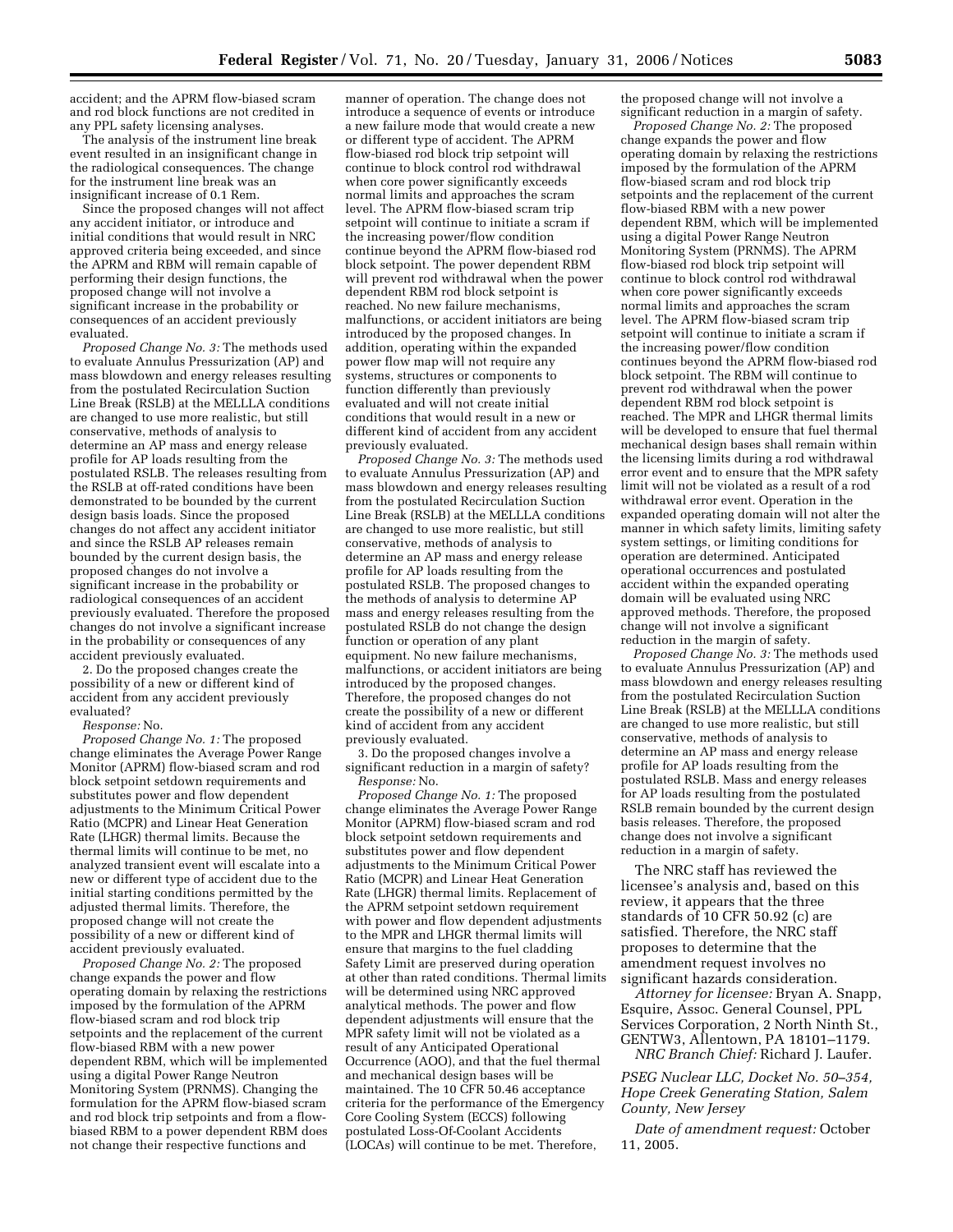*Description of amendment request:*  The proposed amendment would remove the Technical Specification (TS) 3.1.5 requirement for the Standby Liquid Control (SLC) system to be operable in Operational Condition 5 (refueling) with any control rod withdrawn. Corresponding changes would also be made to the SLC Initiation sections of Tables 3.3.2–1 and 4.3.2–1.

*Basis for proposed no significant hazards consideration determination:*  As required by 10 CFR 50.91(a), the licensee has provided its analysis of the issue of no significant hazards consideration, which is presented below:

1. Does the proposed change involve a significant increase in the probability or consequences of an accident previously evaluated?

*Response:* No.

The proposed changes to delete the operability requirement for the SLC System in OPERATIONAL CONDITION 5\* (OPERATIONAL CONDITION 5 with any control rod withdrawn) does not affect the probability or consequences of an accident previously evaluated. In STARTUP and POWER OPERATION, the SLC System is required to provide shutdown capability. In HOT SHUTDOWN and COLD SHUTDOWN, control rods are not able to be withdrawn since the reactor mode switch is in Shutdown and a control rod block is applied. This provides adequate controls to ensure that the reactor remains subcritical. Design basis accident mitigation scenarios for OPERATIONAL CONDITION 5 do not depend on, or require, SLC System operability. In REFUELING mode, only a single control rod can be withdrawn from a core cell containing fuel assemblies. Demonstration of adequate shutdown margin in accordance with TS LIMITING CONDITION FOR OPERATION 3.1.1 ensures that the reactor will not become critical. Since the purpose of the SLC System is to bring the reactor to a cold shutdown condition from normal power operations and maintain it in a cold shutdown condition, there is no design basis for the SLC System to be required to be OPERABLE when only a single control rod can be withdrawn. In addition, the reactor protection system and the control rod system would continue to be able to provide protection in the unlikely event that an inadvertent criticality occurs.

Therefore, these changes do not involve a significant increase in the probability or consequences of an accident previously evaluated.

2. Does the proposed change create the possibility of a new or different kind of accident from any accident previously evaluated?

*Response:* No.

The proposed changes do not create the possibility of a new or different kind of accident from any accident previously evaluated in the UFSAR [updated final safety analysis report]. No new accident scenarios, failure mechanisms, or limiting single

failures are introduced as a result of the proposed changes. Specifically, no new hardware is being added to the plant as part of the proposed change, no existing equipment is being modified, and no significant changes in operations are being introduced.

Therefore, the proposed changes do not create the possibility of a new or different kind of accident from any previously evaluated.

3. Does the proposed change involve a significant reduction in a margin of safety? *Response:* No.

The proposed changes will not alter any assumptions, initial conditions, or results of any accident analyses. The purpose of the SLC System is to bring the reactor to and maintain it in a cold shutdown condition following a failure to scram during plant operations. The SLC System is not designed to terminate an inadvertent criticality during REFUELING. Shutdown margin, either demonstrated or analytically determined, in accordance with Technical Specifications and procedural controls, will assure that an inadvertent criticality event will not occur during REFUELING. In addition, the reactor protection system and control rod system provide protection in the unlikely event that an inadvertent criticality occurs. The proposed change does not affect the ability of the SLC System to achieve plant shutdown under analyzed conditions (POWER OPERATION and STARTUP).

Therefore, this change does not involve a significant reduction in a margin of safety.

The NRC staff has reviewed the licensee's analysis and, based on this review, it appears that the three standards of 10 CFR 50.92(c) are satisfied. Therefore, the NRC staff proposes to determine that the amendment request involves no significant hazards consideration.

*Attorney for licensee:* Jeffrie J. Keenan, Esquire, Nuclear Business Unit—N21, P.O. Box 236, Hancocks Bridge, NJ 08038.

*NRC Branch Chief:* Darrell J. Roberts.

# **Notice of Issuance of Amendments to Facility Operating Licenses**

During the period since publication of the last biweekly notice, the Commission has issued the following amendments. The Commission has determined for each of these amendments that the application complies with the standards and requirements of the Atomic Energy Act of 1954, as amended (the Act), and the Commission's rules and regulations. The Commission has made appropriate findings as required by the Act and the Commission's rules and regulations in 10 CFR Chapter I, which are set forth in the license amendment.

Notice of Consideration of Issuance of Amendment to Facility Operating License, Proposed No Significant Hazards Consideration Determination,

and Opportunity for A Hearing in connection with these actions was published in the **Federal Register** as indicated.

Unless otherwise indicated, the Commission has determined that these amendments satisfy the criteria for categorical exclusion in accordance with 10 CFR 51.22. Therefore, pursuant to 10 CFR 51.22(b), no environmental impact statement or environmental assessment need be prepared for these amendments. If the Commission has prepared an environmental assessment under the special circumstances provision in 10 CFR 51.12(b) and has made a determination based on that assessment, it is so indicated.

For further details with respect to the action see (1) the applications for amendment, (2) the amendment, and (3) the Commission's related letter, Safety Evaluation and/or Environmental Assessment as indicated. All of these items are available for public inspection at the Commission's Public Document Room (PDR), located at One White Flint North, Public File Area 01F21, 11555 Rockville Pike (first floor), Rockville, Maryland. Publicly available records will be accessible from the Agencywide Documents Access and Management Systems (ADAMS) Public Electronic Reading Room on the Internet at the NRC Web site, *http://www.nrc.gov/ reading-rm/adams.html*. If you do not have access to ADAMS or if there are problems in accessing the documents located in ADAMS, contact the PDR Reference staff at 1 (800) 397–4209, (301) 415–4737 or by e-mail to *pdr@nrc.gov*.

*FirstEnergy Nuclear Operating Company, et al., Docket Nos. 50–334 and 50–412, Beaver Valley Power Station, Unit Nos. 1 and 2 (BVPS–1 and 2), Beaver County, Pennsylvania* 

*Date of application for amendments:*  October 5, 2004, as supplemented March 22, August 29, and October 31, 2005.

*Brief description of amendments:* The amendments revised the BVPS–1 and 2 Technical Specifications (TSs) 3/4.3.1, ''Reactor Trip System Instrumentation,'' and 3/4.3.2, ''Engineered Safety Feature Actuation Instrumentation,'' to modify steam generator (SG) level allowable value (AV) setpoints. Specifically, the TS changes increased the AVs of the SG water level-low-low setpoints from 14.6 percent and 16 percent to 19.6 percent and 20 percent of the narrow range (NR) instrument span for BVPS–1 and 2, respectively. These are the AVs of setpoints specified in TS Table 3.3–1 to initiate a reactor trip, and the actuation setpoints specified in TS Table 3.3–3 to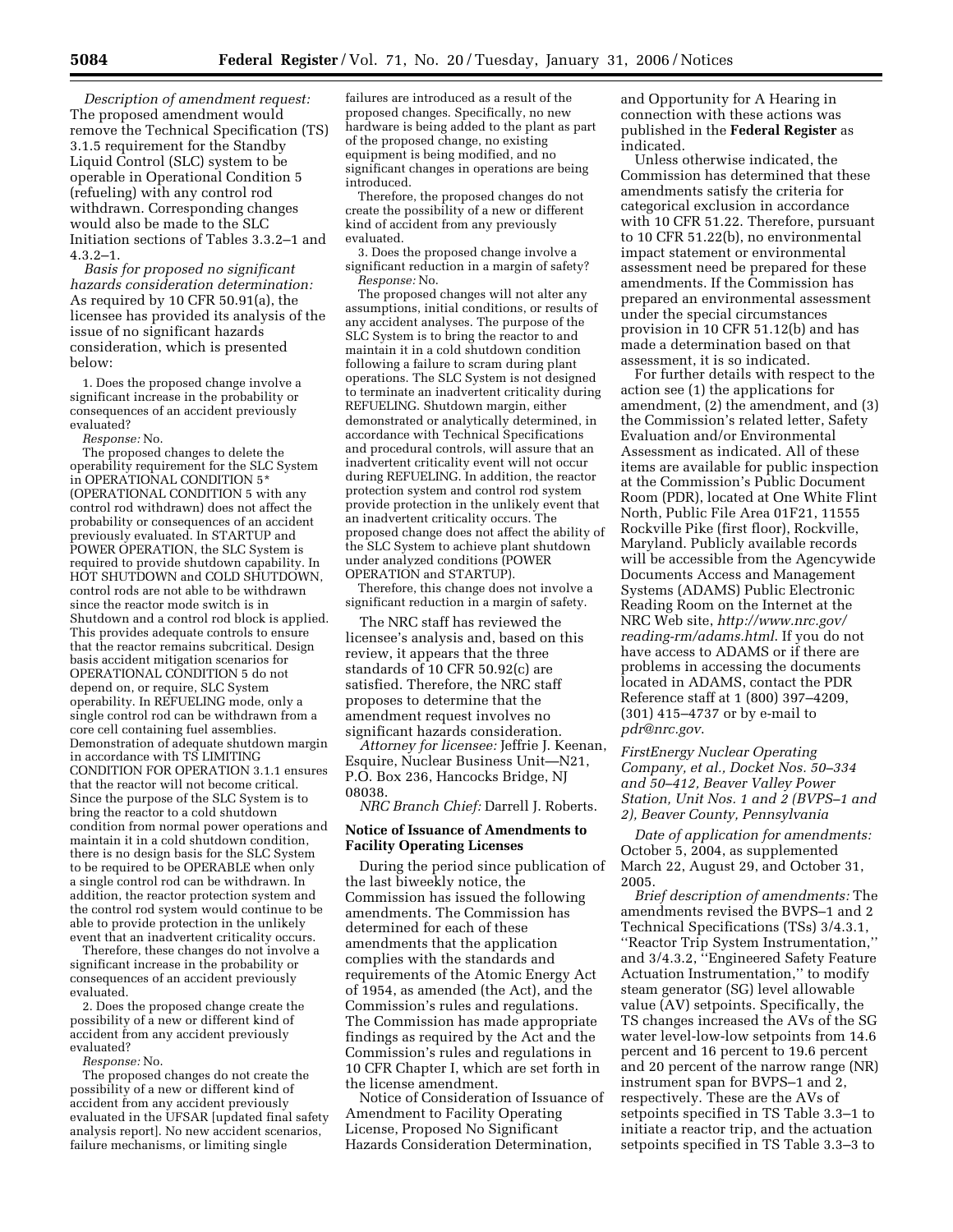start the auxiliary feedwater pumps. Also, for BVPS–2, the AV of the SG water level-high-high setpoint increased from 81.1 percent to 92.7 percent of the NR span. This is the AV of a setpoint for actuation of the turbine trip and the feedwater system isolation specified in TS Table 3.3–3.

*Date of issuance:* January 11, 2006. *Effective date:* Upon issuance and shall be implemented within 60 days. *Amendment Nos.:* 270 and 152.

*Facility Operating License Nos. DPR– 66 and NPF–73:* Amendments revised the Technical Specifications.

*Date of initial notice in Federal Register:* November 23, 2004 (69 FR 68183). The supplements dated March 22, August 29, and October 31, 2005, provided additional information that clarified the application, did not expand the scope of the application as originally noticed, and did not change the Nuclear Regulatory Commission staff's original proposed no significant hazards consideration determination as published in the **Federal Register**.

The Commission's related evaluation of the amendments is contained in a Safety Evaluation dated January 11, 2006.

*No significant hazards consideration comments received:* No.

*FPL Energy Seabrook, LLC, Docket No. 50–443, Seabrook Station, Unit No. 1, Rockingham County, New Hampshire* 

*Date of amendment request:* January 10, 2005.

*Description of amendment request:*  The amendment revised the Seabrook Station, Unit No. 1, Technical Specifications (TSs) to extend the interval for the performance of Containment Air Lock Interlock Surveillance Requirement 4.6.1.3 from 6 months to 24 months.

*Date of issuance:* January 6, 2006. *Effective date:* As of its date of issuance, and shall be implemented within 30 days.

*Amendment No.:* 106.

*Facility Operating License No. NPF– 86:* The amendment revised the TSs.

*Date of initial notice in Federal Register:* May 24, 2005 (70 FR 29796). The Commission's related evaluation of the amendment is contained in a Safety Evaluation dated January 6, 2006.

*No significant hazards consideration comments received:* No.

*Florida Power and Light Company, et al., Docket Nos. 50–335 and 50–389, St. Lucie Plant, Unit Nos. 1 and 2, St. Lucie County, Florida* 

*Date of application for amendments:*  September 1, 2005.

*Brief description of amendments:* The amendments delete the Technical

Specification requirements for Occupational Radiation Exposure Reports and Monthly Operating Reports.

*Date of Issuance:* January 13, 2006. *Effective Date:* As of the date of issuance and shall be implemented within 60 days of issuance.

*Amendment Nos.:* 198 and 141.

*Renewed Facility Operating License Nos. DPR–67 and NPF–16:* Amendments revised the Technical Specifications.

*Date of initial notice in Federal Register:* October 25, 2005 (70 FR 61661). The Commission's related evaluation of the amendments is contained in a Safety Evaluation dated January 13, 2006.

*No significant hazards consideration comments received:* No.

*Florida Power and Light Company, Docket Nos. 50–250 and 50–251, Turkey Point Plant, Units 3 and 4, Miami-Dade County, Florida* 

*Date of application for amendments:*  July 21, 2005.

*Brief description of amendments:* The amendments delete the Technical Specification requirements for Occupational Radiation Exposure

Reports and Monthly Operating Reports. *Date of issuance:* January 13, 2006.

*Effective date:* As of the date of issuance and shall be implemented within 60 days of issuance.

*Amendment Nos:* 228 and 224. *Renewed Facility Operating License Nos. DPR–31 and DPR–41:* Amendments revised the Technical Specifications.

*Date of initial notice in Federal Register:* October 25, 2005 (70 FR 61660).

The Commission's related evaluation of the amendments is contained in a Safety Evaluation dated January 13, 2006.

*No significant hazards consideration comments received:* No.

*Indiana Michigan Power Company, Docket Nos. 50–315 and 50–316, Donald C. Cook Nuclear Plant, Units 1 and 2, Berrien County, Michigan* 

*Date of application for amendments:*  July 29, 2005.

*Brief description of amendments:* The amendments revise the units' Technical Specifications by eliminating the requirements to submit monthly operating reports and occupational radiation exposure reports.

*Date of issuance:* January 12, 2006. *Effective date:* As of the date of issuance and shall be implemented within 45 days.

*Amendment Nos.:* 292, 274.

*Facility Operating License Nos. DPR– 58 and DPR–74:* Amendments revised the Technical Specifications.

*Date of initial notice in Federal Register:* December 6, 2005 (70 FR 72673). The Commission's related evaluation of the amendments is contained in a Safety Evaluation dated January 12, 2006.

*No significant hazards consideration comments received:* No.

*Nebraska Public Power District, Docket No. 50–298, Cooper Nuclear Station, Nemaha County, Nebraska* 

*Date of amendment request:* March 8, 2005, as supplemented by letter dated August 18, 2005.

*Brief description of amendment:* The amendment revised the Technical Specification 2.1.1.2 for the single recirculation loop Safety Limit Minimum Critical Power Ratio value to reflect results of a cycle-specific calculation.

*Date of issuance:* January 4, 2006. *Effective date:* As of the date of issuance and shall be implemented within 30 days of issuance.

*Amendment No.:* 215.

*Facility Operating License No. DPR– 46:* Amendment revised the Technical Specifications.

*Date of initial notice in Federal Register:* March 29, 2005 (70 FR 15944). The supplement dated August 18, 2005, provided additional information that clarified the application, did not expand the scope of the application as originally noticed, and did not change the staff's original proposed no significant hazards consideration determination as published in the **Federal Register**.

The Commission's related evaluation of the amendment is contained in a Safety Evaluation dated January 4, 2006.

*No significant hazards consideration comments received:* No.

*Nebraska Public Power District, Docket No. 50–298, Cooper Nuclear Station, Nemaha County, Nebraska* 

*Date of amendment request:* July 21, 2005.

*Brief description of amendment:* The amendment revises the technical specifications testing frequency for the surveillance requirement (SR) in TS 3.1.4, ''Control Rod Scram Times.'' Specifically, the proposed change would revise the frequency for SR 3.1.4.2, control rod scram time testing, from ''120 days cumulative operation in MODE 1'' to ''200 days cumulative operation in MODE 1.''

*Date of issuance:* January 5, 2006. *Effective date:* As of the date of issuance and shall be implemented within 30 days of issuance. *Amendment No.:* 216.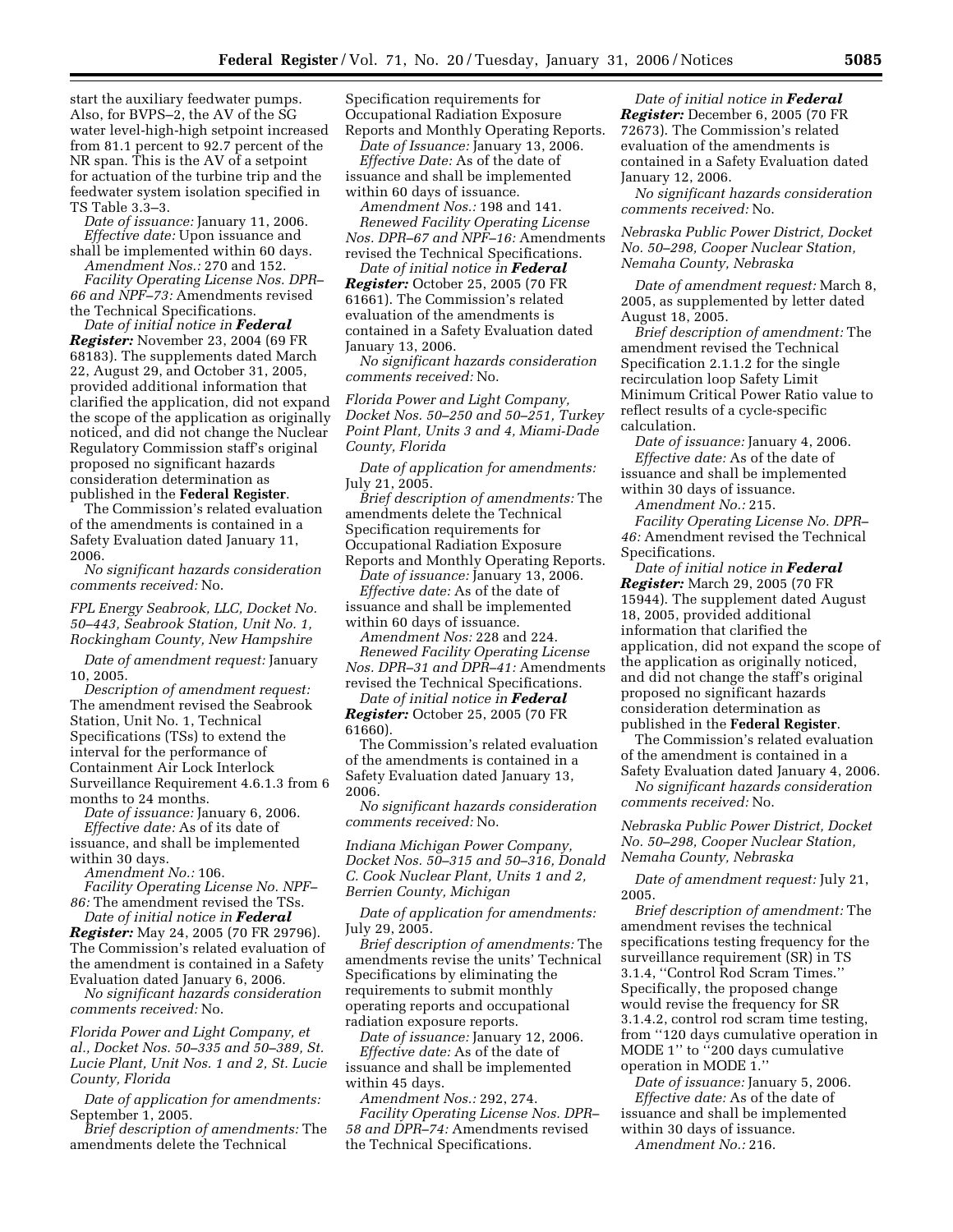*Facility Operating License No. DPR– 46:* Amendment revised the Technical Specifications.

*Date of initial notice in Federal Register:* October 25, 2005 (70 FR 61661). The Commission's related evaluation of the amendment is contained in a Safety Evaluation dated January 5, 2006.

*No significant hazards consideration comments received:* No.

*Nuclear Management Company, LLC, Docket No. 50–263, Monticello Nuclear Generating Plant, Wright County, Minnesota* 

*Date of application for amendment:*  June 30, 2004.

*Brief description of amendment:* The amendment revised Table 4.2.1, ''Minimum Test and Calibration Frequency for Core Cooling, Rod Block and Isolation Instrumentation,'' of the Technical Specifications to shorten the test interval between surveillance tests for the scram discharge volume high level rod block, and the safety/relief valve low-low set logic inhibit timer.

*Date of issuance:* January 12, 2006. *Effective date:* As of the date of issuance and shall be implemented within 90 days.

*Amendment No.:* 144.

*Facility Operating License No. DPR– 22.* Amendment revised the Technical Specifications.

*Date of initial notice in Federal Register:* January 18, 2005 (70 FR 2892). The supplemental letters contained clarifying information and did not change the initial no significant hazards consideration determination and did not expand the scope of the original **Federal Register** notice.

The Commission's related evaluation of the amendment is contained in a Safety Evaluation dated January 12, 2006.

*No significant hazards consideration comments received:* No.

*PSEG Nuclear LLC, Docket No. 50–354, Hope Creek Generating Station, Salem County, New Jersey* 

*Date of application for amendment:*  January 11, 2005.

*Brief description of amendment:* The amendment deletes requirements from the Technical Specifications for annual Occupational Radiation Exposure Reports and Monthly Operating Reports.

*Date of issuance:* January 11, 2006.

*Effective date:* As of the date of issuance, to be implemented within 60 days.

*Amendment No.:* 161.

*Facility Operating License No. NPF– 57:* The amendment revised the Technical Specifications.

*Date of initial notice in Federal Register:* March 29, 2005 (70 FR 15946). The Commission's related evaluation of the amendment is contained in a Safety Evaluation dated January 11, 2006.

*No significant hazards consideration comments received:* No.

*PSEG Nuclear LLC, Docket No. 50–354, Hope Creek Generating Station, Salem County, New Jersey* 

*Date of application for amendment:*  February 25, 2005.

*Brief description of amendment:* The amendment revised Technical Specification 3.1.3.1, ''Control Rod Operability,'' for the condition of having one or more scram discharge volume vents or drain lines with inoperable valves.

*Date of issuance:* January 13, 2006.

*Effective date:* As of the date of issuance, to be implemented within 60 days.

*Amendment No.:* 162.

*Facility Operating License No. NPF– 57:* This amendment revised the Technical Specifications.

*Date of initial notice in Federal Register:* June 7, 2005 (70 FR 33217). The Commission's related evaluation of the amendment is contained in a Safety Evaluation dated January 13, 2006.

*No significant hazards consideration comments received:* No.

*PSEG Nuclear LLC, Docket Nos. 50–272 and 50–311, Salem Nuclear Generating Station, Unit Nos. 1 and 2, Salem County, New Jersey* 

*Date of application for amendments:*  January 11, 2005.

*Brief description of amendments:* The amendments deleted requirements from the Technical Specifications (TSs) for annual Occupational Radiation Exposure Reports and Monthly Operating Reports.

*Date of issuance:* January 11, 2006.

*Effective date:* As of the date of issuance, to be implemented within 60 days.

*Amendment Nos.:* 270 and 251.

*Facility Operating License Nos. DPR– 70 and DPR–75:* The amendments revised the TSs.

*Date of initial notice in Federal Register*: March 29, 2005 (70 FR 15946) The Commission's related evaluation of the amendment is contained in a Safety Evaluation dated January 11, 2006.

*No significant hazards consideration comments received:* No

*PSEG Nuclear, LLC, Docket Nos. 50–272 and 50–311, Salem Nuclear Generating Station, Unit Nos. 1 and 2, Salem County, New Jersey* 

*Date of application for amendments:*  February 15, 2005.

*Brief description of amendments:*  These amendments delete the total water and steam volume of the reactor coolant system from TS 5.4.2.

*Date of issuance:* January 11, 2006.

*Effective date:* As of the date of issuance and to be implemented within 60 days.

*Amendment Nos.:* 269 and 250. *Facility Operating License Nos. DPR– 70 and DPR–75:* The amendments revised the TSs.

*Date of initial notice in Federal Register*: March 29, 2005 (70 FR 15940). The Commission's related evaluation of the amendments is contained in a Safety Evaluation dated January 11, 2006.

*No significant hazards consideration comments received:* No.

*Tennessee Valley Authority, Docket No. 50–390, Watts Bar Nuclear Plant, Unit 1, Rhea County, Tennessee* 

*Date of application for amendment:*  April 4, 2005, as supplemented by letters dated September 30 and November 8, 2005.

*Brief description of amendment:* The amendment supports the steam generator replacement project by temporarily allowing one of the shield building dome penetrations to be opened up to five hours a day, six days a week while in Modes 1–4 during Cycle 7 operation until entering Mode 5 at the start of the Cycle 7 refueling outage in fall 2006.

*Date of issuance:* January 6, 2006.

*Effective date:* As of the date of issuance and shall be implemented within 30 days of issuance.

*Amendment No.:* 59.

*Facility Operating License No. NPF– 90:* Amendment revises the Technical Specifications.

*Date of initial notice in Federal Register:* July 19, 2005 (70 FR 41446). The supplemental letters provided clarifying information that was within the scope of the initial notice and did not change the initial proposed no significant hazards consideration determination.

The Commission's related evaluation of the amendment is contained in a Safety Evaluation dated January 6, 2006.

*No significant hazards consideration comments received:* No.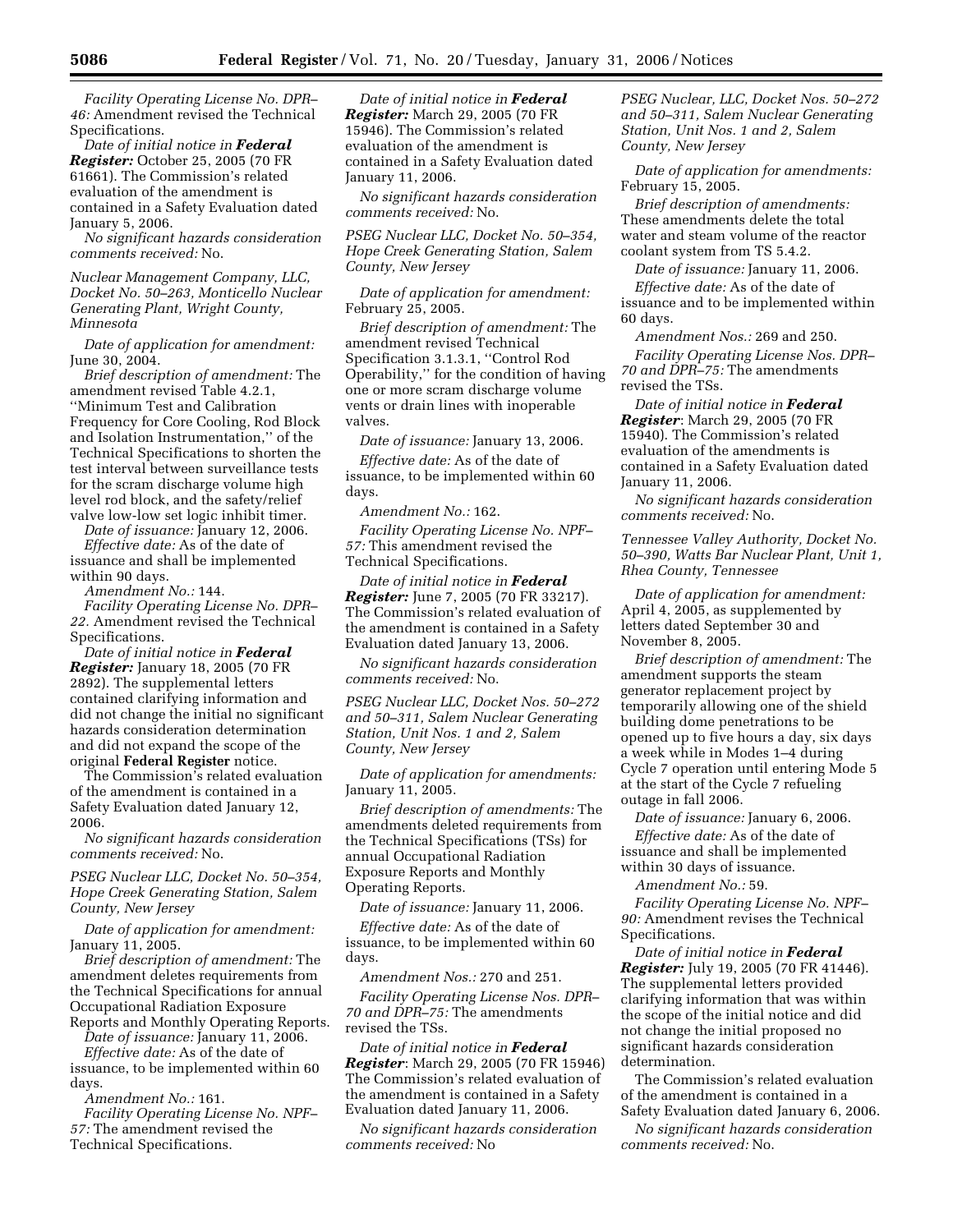*Notice of Issuance of Amendments to Facility Operating Licenses and Final Determination of No Significant Hazards Consideration and Opportunity for a Hearing (Exigent Public Announcement or Emergency Circumstances)* 

During the period since publication of the last biweekly notice, the Commission has issued the following amendments. The Commission has determined for each of these amendments that the application for the amendment complies with the standards and requirements of the Atomic Energy Act of 1954, as amended (the Act), and the Commission's rules and regulations. The Commission has made appropriate findings as required by the Act and the Commission's rules and regulations in 10 CFR Chapter I, which are set forth in the license amendment.

Because of exigent or emergency circumstances associated with the date the amendment was needed, there was not time for the Commission to publish, for public comment before issuance, its usual Notice of Consideration of Issuance of Amendment, Proposed No Significant Hazards Consideration Determination, and Opportunity for a Hearing.

For exigent circumstances, the Commission has either issued a **Federal Register** notice providing opportunity for public comment or has used local media to provide notice to the public in the area surrounding a licensee's facility of the licensee's application and of the Commission's proposed determination of no significant hazards consideration. The Commission has provided a reasonable opportunity for the public to comment, using its best efforts to make available to the public means of communication for the public to respond quickly, and in the case of telephone comments, the comments have been recorded or transcribed as appropriate and the licensee has been informed of the public comments.

In circumstances where failure to act in a timely way would have resulted, for example, in derating or shutdown of a nuclear power plant or in prevention of either resumption of operation or of increase in power output up to the plant's licensed power level, the Commission may not have had an opportunity to provide for public comment on its no significant hazards consideration determination. In such case, the license amendment has been issued without opportunity for comment. If there has been some time for public comment but less than 30 days, the Commission may provide an

opportunity for public comment. If comments have been requested, it is so stated. In either event, the State has been consulted by telephone whenever possible.

Under its regulations, the Commission may issue and make an amendment immediately effective, notwithstanding the pendency before it of a request for a hearing from any person, in advance of the holding and completion of any required hearing, where it has determined that no significant hazards consideration is involved.

The Commission has applied the standards of 10 CFR 50.92 and has made a final determination that the amendment involves no significant hazards consideration. The basis for this determination is contained in the documents related to this action. Accordingly, the amendments have been issued and made effective as indicated.

Unless otherwise indicated, the Commission has determined that these amendments satisfy the criteria for categorical exclusion in accordance with 10 CFR 51.22. Therefore, pursuant to 10 CFR 51.22(b), no environmental impact statement or environmental assessment need be prepared for these amendments. If the Commission has prepared an environmental assessment under the special circumstances provision in 10 CFR 51.12(b) and has made a determination based on that assessment, it is so indicated.

For further details with respect to the action see (1) the application for amendment, (2) the amendment to Facility Operating License, and (3) the Commission's related letter, Safety Evaluation and/or Environmental Assessment, as indicated. All of these items are available for public inspection at the Commission's Public Document Room (PDR), located at One White Flint North, Public File Area 01F21, 11555 Rockville Pike (first floor), Rockville, Maryland. Publicly available records will be accessible from the Agencywide Documents Access and Management System's (ADAMS) Public Electronic Reading Room on the Internet at the NRC Web site, *http://www.nrc.gov/ reading-rm/adams.html.* If you do not have access to ADAMS or if there are problems in accessing the documents located in ADAMS, contact the PDR Reference staff at 1 (800) 397–4209, (301) 415–4737 or by e-mail to *pdr@nrc.gov*.

The Commission is also offering an opportunity for a hearing with respect to the issuance of the amendment. Within 60 days after the date of publication of this notice, the licensee may file a request for a hearing with respect to

issuance of the amendment to the subject facility operating license and any person whose interest may be affected by this proceeding and who wishes to participate as a party in the proceeding must file a written request for a hearing and a petition for leave to intervene. Requests for a hearing and a petition for leave to intervene shall be filed in accordance with the Commission's ''Rules of Practice for Domestic Licensing Proceedings'' in 10 CFR part 2. Interested persons should consult a current copy of 10 CFR 2.309, which is available at the Commission's PDR, located at One White Flint North, Public File Area 01F21, 11555 Rockville Pike (first floor), Rockville, Maryland, and electronically on the Internet at the NRC Web site, *http://www.nrc.gov/ reading-rm/doc-collections/cfr/.* If there are problems in accessing the document, contact the PDR Reference staff at 1 (800) 397–4209, (301) 415–4737, or by email to *pdr@nrc.gov.* If a request for a hearing or petition for leave to intervene is filed by the above date, the Commission or a presiding officer designated by the Commission or by the Chief Administrative Judge of the Atomic Safety and Licensing Board Panel, will rule on the request and/or petition; and the Secretary or the Chief Administrative Judge of the Atomic Safety and Licensing Board will issue a notice of a hearing or an appropriate order.

As required by 10 CFR 2.309, a petition for leave to intervene shall set forth with particularity the interest of the petitioner in the proceeding, and how that interest may be affected by the results of the proceeding. The petition should specifically explain the reasons why intervention should be permitted with particular reference to the following general requirements: (1) The name, address, and telephone number of the requestor or petitioner; (2) the nature of the requestor's/petitioner's right under the Act to be made a party to the proceeding; (3) the nature and extent of the requestor's/petitioner's property, financial, or other interest in the proceeding; and (4) the possible effect of any decision or order which may be entered in the proceeding on the requestor's/petitioner's interest. The petition must also identify the specific contentions which the petitioner/ requestor seeks to have litigated at the proceeding.

Each contention must consist of a specific statement of the issue of law or fact to be raised or controverted. In addition, the petitioner/requestor shall provide a brief explanation of the bases for the contention and a concise statement of the alleged facts or expert